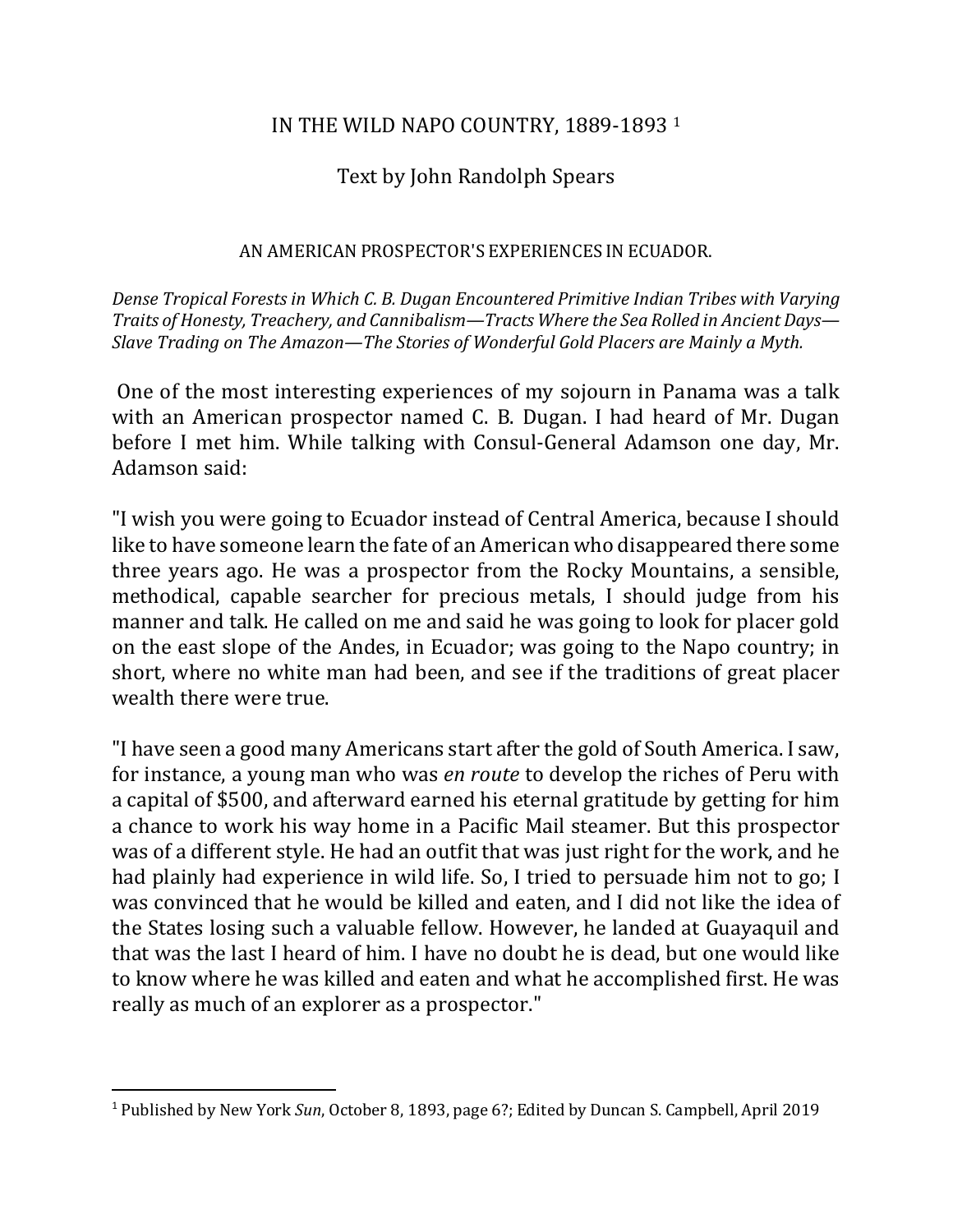The next day after this talk with the Consul-General, I was sitting with a newfound American acquaintance smoking beside the hotel door and looking at the heterogeneous population of the town that passed to-and-fro, when one of the throng in some way evolved himself, and stopped on the steps.

He was rather tall and slender, had well-knit muscles, clear blue-gray eyes, and black hair and beard. He was good-looking in fact, in spite of the quality and condition of his clothes. Moreover, he carried himself like a man, even though his clothing was like that of a man away down on his luck.

"*Aren't you two Americans?"* he asked, in an eager voice.

"*We are*," said my friend, putting his hand into his pocket for a quarter.

*"Well, I'm d—d glad to hear you say it*," he said with emphasis. "*I've been three* and a half years out of the world, and you don't know how much good it does me to meet one of my own kind. What will you take?"

My friend drew his hand from his pocket quickly without the quarter, and without attracting the stranger's attention. Then we all shook hands and called for a mixture that contained the juice of limes fresh from the tree. For a half hour we two were kept busy answering questions about matters in the States, and then the stranger said:

"Well, say, I'm so glad to see you that I've forgotten to be courteous. My name is C. *B.* Dugan, and I'm a prospector. I guess they'd remember me in half a dozen old *mine camps in the States, but I did not mean to take up all your evening. Oblige me by taking another drink and then I'll hunt a clothing store."* 

The next day, changed in appearance beyond recognition by his visits to barber and clothier, he came to me again, and here is the story of his wanderings:

"With one of Barrera's old maps of Peru and Ecuador for a guide—it's the best, though a very erroneous map of the country made, but long since out of print— I left Guayaquil in October, 1889, *en route* to Quito. As the roads to that city have often been described, I need only say that I went by route to the north of Chimborazo, where the trail rises 14,000 feet above the sea and at that elevation crosses a moraine—a bed of sand that is as level as a race course, and over which one must pass before 11 o'clock in the morning to avoid freezing to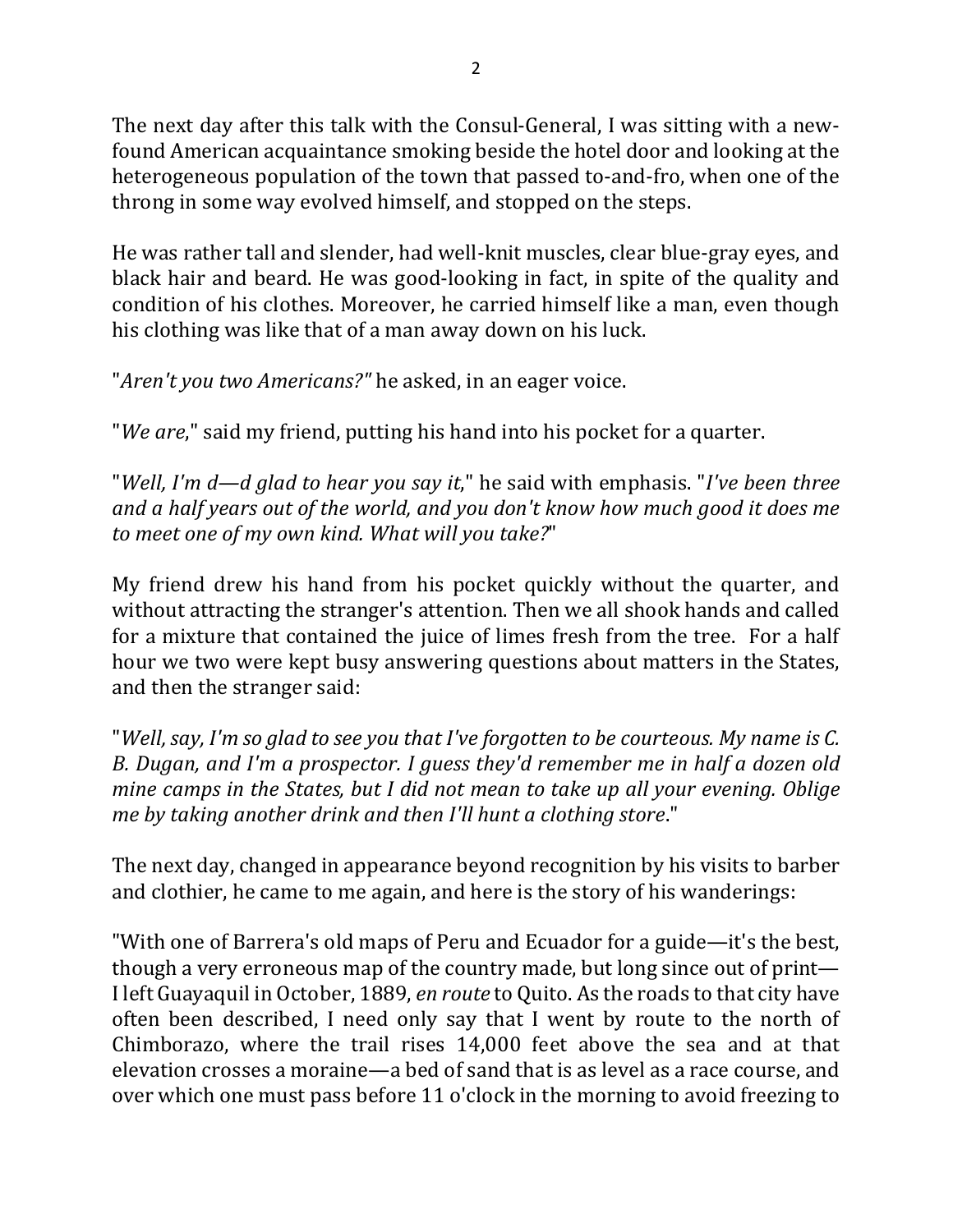death. Men have actually been found there, frozen dead astride a mule. I might add, too, that the trail passes through the great quinine district, and that Quito has about 45,000 inhabitants, instead of 60,000, as commonly reported.

"At Quito one gets good horses to carry him to Papallacta—i. e. the potato land, but never a potato could I get there. It is a journey of two and a half days through a beautiful country. From the Guamani pass, thirty-three miles from Quito, one looks down into the valley of the Amazon. Two or three villages are passed *en route*, and Papallacta is found about forty miles in a line east-southeast from Quito.

"So far my journey had no real hardship in it. I found that Papallacta contained about forty well-built houses. It stands on the slope of Mt. Antisana, 1,000 feet above Quito. The climate is exceedingly cold, and the principal features of the scenery are the basalt and sandstone precipices and ledges.

### INDIANS THAT NEVER STEAL.

"From Papallacta the journey has a serious aspect. One must travel from thirteen to fifteen days to reach Napo, including four days for rest. It is a journey on foot over an Indian trail where one fords rivers and wallows through swamps and bogs, using a machete most of the time to cut away the vines that obstruct the path. I had seventeen loads of cargo—that is, it took seventeen men to carry my outfit, but the trail was so vile that some of these had to be dropped by the wayside, and I did not recover them until three months after. That I got them at all may astonish the reader, but those Indians never steal.

"Fourteen days from Papallacta I reached Archidona, the capital of what the Ecuadorians call their Provincia Oriental. It has a population of 2,000, all Indians, and ten soldiers, besides some Jesuit priests and four Sisters of Charity, who conduct schools for boys and girls. It is a town not often seen by white men. It stands in a plain on the Misawalli River 2,000 feet above the sea. The rains fall from January to June almost steadily, and showers come during the rest of the year. The thermometer stands at 77° Fahrenheit almost without change. It is. a healthy place, but the sandflies are a plague and the leaf-carrying ants are not much less. The people—they are Quito Indians—are an interesting race, the men being tall and slender, the women short, wide-hipped, timid, and homely, and both of a dark red color.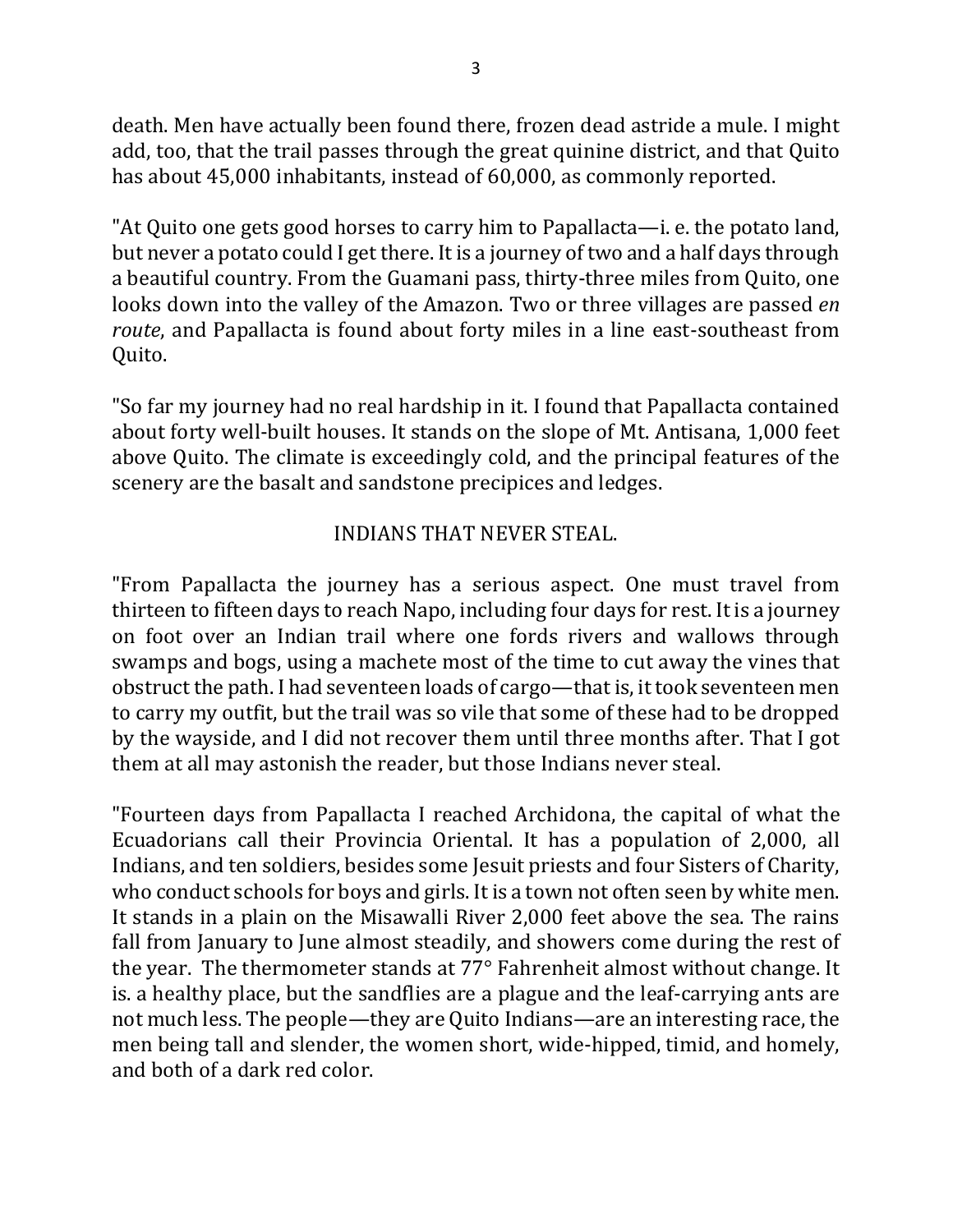"From Archidona a good road runs to Port Napo, sixteen miles away on the Napo River. One passes on the way Tena, a thriving village on the Tena River, which has eight families of Ecuadorians, besides its Indians. No one can tell the exact population of Napo. The Napo Indians are not wholly trustworthy. They sometimes attack white men, but I saw forty or fifty houses in the settlement. The Napo River is there over eighty yards wide and has a five-mile current.

#### A HERMIT FROM CONNECTICUT.

"A mile away from Port Napo, a tributary, the Yusapino, flows into the Napo River, and in the forks between these streams lives a remarkable hermit, Mr. George Edwards, formerly of Connecticut. He has been there for thirty-five years. He formerly cultivated vanilla beans, but in 1867, when there was a violent eruption of Cotopaxi, the lava melted such immense quantities of snow that a vast flood came down the river. The water rose to the second-story of Mr. Edwards's house. He took refuge in a tree, and was for a time in great danger. He lost 5,000 vanilla plants in the flood, and abandoned the business. He now raises plantains, yuccas, potatoes, corn, rice, cotton, cane and onions. Good coffee grows nearby, although Napo is but 1,450 feet above the sea. Tobacco, various fruits, and the best of pineapples grow there with little care. I was two weeks with Edwards, and I can assure any American going there that a royal welcome is in waiting. Port Napo is the head of canoe navigation, and can be reached, of course, by way of the mouth of the Amazon.

"While I was there the smallpox broke out, and the Indians fled to the mountains to build huts and wait till Mongi, their evil spirit of the disease, goes away. Their homes are called tambos, and are huts built of canes lashed together with vines over charred posts thrust into the ground and roofed with a thatch of palms. Edwards has a two-story house, as an Ecuadorian family named López have in Napo, but the Indians have only little ones. Four times a year a priest comes to hold service and perform the marriage rites. There is a grand fiesta then, but the Indians are more afraid of their own gods than they are of the perdition the priest tells about. No matter, they are strictly honest.

"Leaving Napo, I went downstream by canoe 180 miles or more to Lacoca [*modern Coca, Ed.]*, where Señor Javier Moran, the principal rubber merchant of the Napo River, lives. The Payamino and Lacoca rivers flow into the Napo here, and it was at this point that Pizarro built a brigantine and sent Lieut.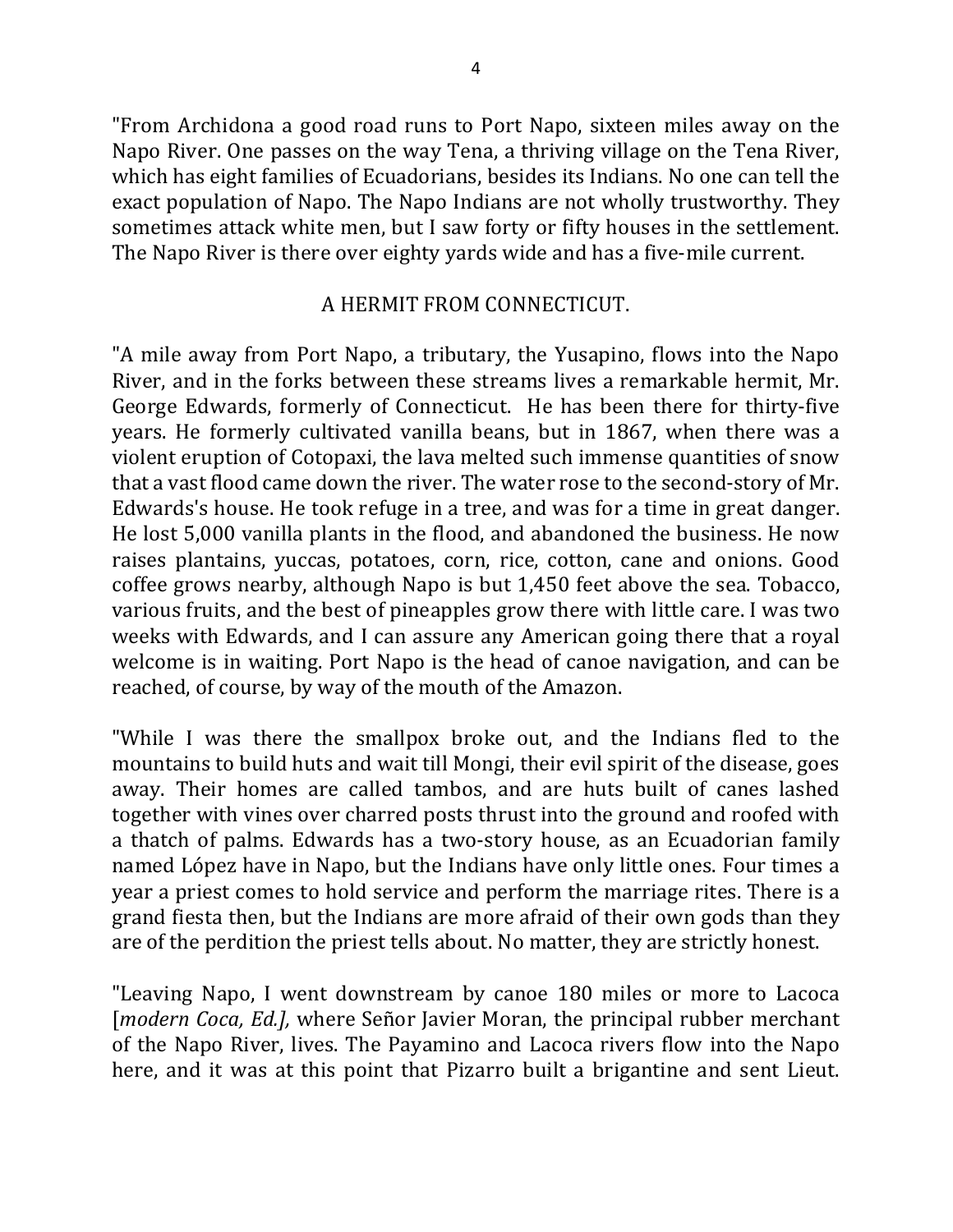Orellana in it down to the Amazon. Moran has some old tools which he found near his house, tools undoubtedly left by Pizarro where the vessel was built.

### GREAT PLACE FOR SNAKES AND LIGHTNING.

I began my prospecting at this point by going in a canoe for two and a half days up the Payamino River. I found nothing, so I went for eight days up the Punino, a sluggish stream that comes from a spur of the Andes. I found a wild region at the head of canoe navigation. I was there in April, the season of the greatest rainfall. The flash of lightning and the roar of thunder were almost continuous. I saw many trees struck and destroyed by lightning. It is without doubt, too, the worst place for snakes in the world, and I had great difficulty in persuading the Indians to take me there, and greater difficulty in keeping them when once we had arrived. It is wholly uninhabited, though turkeys and other equally easily obtained game and fish are found in the greatest abundance. The Indians say it is the home of the devil. I prospected over the Wagra Urcu range, which, traditions say, is full of coarse gold. I remained thirty-five days, working faithfully and I found only thin, light scales of gold, here and there a color, in the sandbars of the stream. There was not enough to pay even day wages and I had to give it up. I was not dry for a minute during that whole trip, which lasted to the middle of June. A side excursion on another stream brought a like result.

"I remained in what you might call Moran's region on the Napo in all four months. The streams all show a little fine gold, but there are no hills for hydraulics, no amount of gravel, but only little sedimentary deposits washed down from the Llanganates Range.

## LOST TREASURES.

"There is, of course, gold in quartz there, but if any man can get to the range he is a good one. The Llanganates Range is a spur of the Guamini, a great mountain. There is a lake somewhere in there. They wanted me to go to it for the treasures of which Hassaurek's *'Four Years Among Spanish-Americans'* tells. The place is sixty miles east of Ambato, if you want to make the trip at any time, but it is the most broken, mountainous region in the world, and covered with solid woods without food or inhabitants. I would have tried it, however, had I believed the yarn.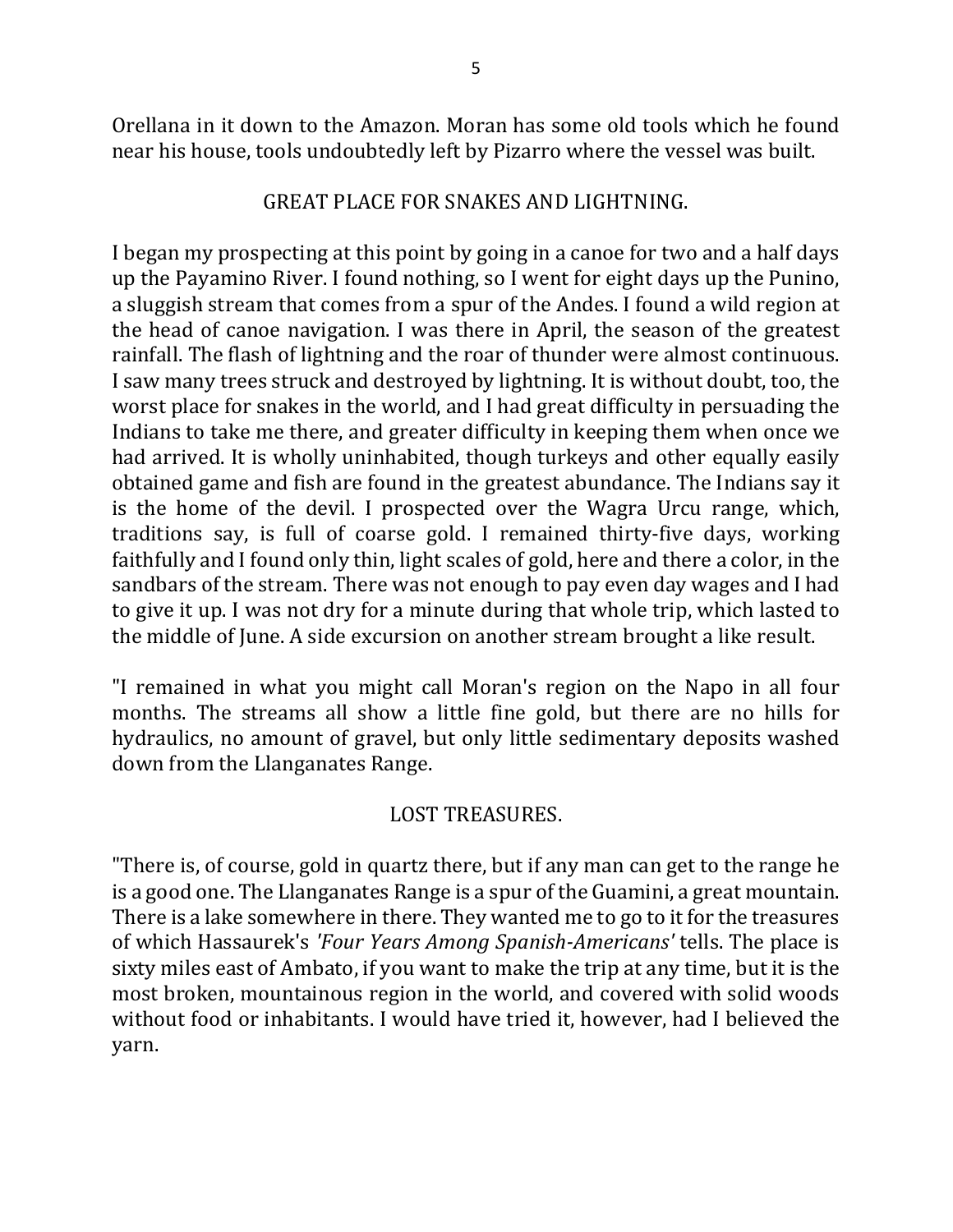"It. is worth noting that in my explorations in this region I found plenty of ocean shells. That was once the bed of the sea, as was also the region of the Tigre River. From Lacoca, where Moran lives, a four-mile current helped us along for four days to Tiputini, where I found a white man in the rubber business, and then I went on for eight days to the mouth of the Aguarico, where I found an English hermit raising cane and making rum. He had bought a machine from the Marshalls of New York City, but a gear wheel had been lost on the way, and he did not know what ailed his outfit, and was having no end of trouble.

#### HABITS OF THE INDIANS.

"A few days more brought me to the Curaray, which, like the Napo, rises on the flanks of the Cotopaxi volcano. Below that I did not see a human being till the Amazon was reached. I was twenty-one days paddling from Lacoca to the Amazon, and it was a journey well worth making by any tourist. Turkeys and other game abound, and we had plenty. I shot a big owl, which my Indians ate. There are plantains and yuccas everywhere in patches where they have been planted by the Indians, and grow without care. The yucca is a root superior to the potato. We caught plenty of fish, some of which were equal to trout. The sábalo is a splendid fish. Turtles are found in great numbers. The Indians get from 75 to 125 eggs from a nest and preserve them in salt. They also catch and smoke a kind of fish called piche, that is better than codfish. They use spears, hooks, and nets, which they get of the whites, for fishing. My Indians made a curious drink of the yucca. They chewed the boiled root into a paste, spit it into a trough, put it into pots covered with plantain leaves, let it ferment three days, and then, as they wanted it, mixed with water in a gourd. It made a drink that tasted like fresh buttermilk. It is a drink on which one can travel without other food.

"At night, when we camped, the night birds came like moths to the fire and alighted upon us as we tried to sleep. The jaguars came about the camp and roared, whereat the Indians became entirely silent. They believe that the spirits of the bad men of their own tribe pass into the jaguars, or become jaguars at death. We were never attacked by these beasts in camp, but. the hot-mouthed ants drove us away more than once.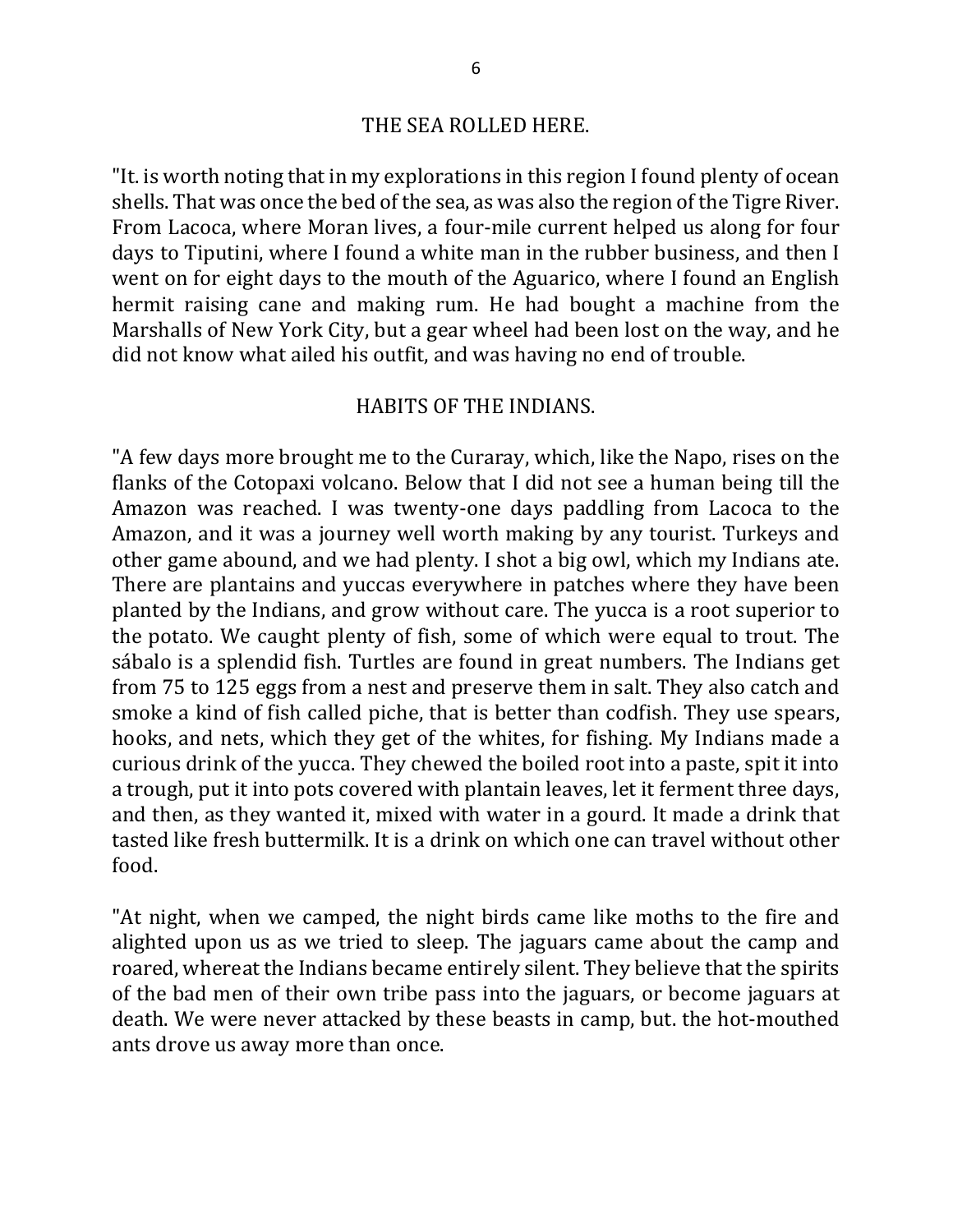"Although I saw no inhabitants during many days along the Napo many wild Indians live there. The worst are the two tribes called Santa Marias and Aguteros, from the tributaries of the Napo, on which they live. They are the remnants of a great tribe once called the Omaguas. They often kill all the people of an up-bound canoe to take its cargo.

"The Napo is a mile wide where it empties into the Amazon. I went to the house of a man named Parker, who is married to a native woman there. A negro was stopping there with six Orejones Indian girls from 6 to 10 years old. He was going to take them down the Amazon, he said, and sell them at from \$60 to \$100 each, according to age. Parker confirmed this statement. I said that if the Indians caught the negro he would be killed in hard fashion. Parker agreed to that, but said if I informed, my life would not be worth ten cents.

### WHERE FOOD COST SOMETHING GREAT.

"It is sixty miles, two and a half days' travel, from the mouth of the Napo up to Iquitos, a thriving town of 6,000 people, on the Amazon. Branches of wealthy European rubber houses are located there, and many steam launches are employed gathering rubber from the forests along the many streams of the river. They get the white rubber, the best quality, there. Food probably costs more there than at any place on earth, but everything was particularly high when I was there because of a flood that had destroyed many plantations. Thus, a bunch of plantains cost \$1, which in ordinary times brings 10 cents. But the ordinary prices are the highest I know of. A can of condensed milk sells for 70 cents, fresh meat for from 25 to 35 cents a pound, and bad butter for \$1.25 a pound. Fish swam in the river, but. a pair of sábalos brought a dollar. It is a coffee country, but a pound of coffee brings 80 cents; it is a region of sugarcane, but sugar fit for coffee is sold for 35 cents a pound. And yet a laborer can get only one dollar a day for wages.

## A LONG CANOE JOURNEY.

"After remaining at Iquitos for six weeks to rest, I started up the Tigre River. An American named William Mosier, who has been twenty years in Iquitos, and Joseas Deagula, a son of old Don Joseas Deagula of San Regis, whose name appears in a book or two on the Amazon, went along. The old Don has a whole tribe of Indians at work for him, and the young man talks the Indian languages well. We went four days up the Tigre to one of the old Don's trading posts in a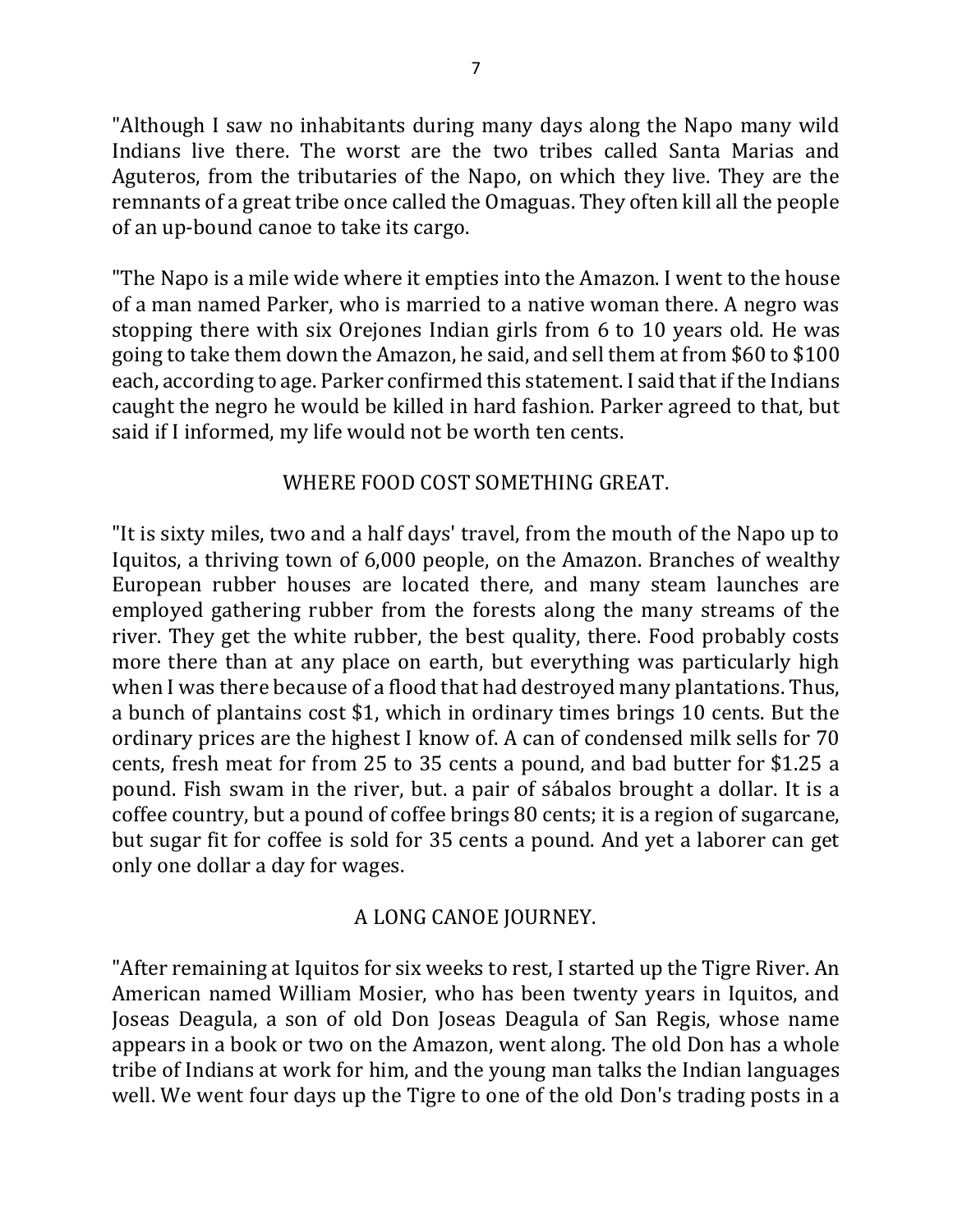steam launch and there took two canoes and nine Colamas Indians to shove them, and we kept shoving for forty-seven days up the Tigre when we at last arrived at the mouth of the Pintoyacu. There we rested several days and then went for seven days up the Pintoyacu to a pass called Baradero—which means pass or carry.

"Leaving the canoes and some provisions here we started overland through the forest carrying our outfit, and after marching five and a half days, during which time we forded or crossed on trees twenty-six streams, we reached the Bobonaza River, our destination, in good health, although rain fell continuously. Traditions said the stream was marvelously rich in gold and we did not mind the discomforts, you know.

"On reaching the stream we struck a trail and followed it down to an Indian settlement called Juanquire. It was a new town, and had been made by six or seven families of Canelos Indians, who had come to that wild region to escape from a priest they did not like.

"We. found there only two people, two young married women. They gave us yuccas, corn, and chicha, set apart one side of their house for us, and did everything possible to make us comfortable, though at first, they were much frightened. Mosier and I were the first real white men they had ever seen. They were surprised at the sight of our beards.

# SAVAGE MURDERERS.

"After breakfasting on a good soup, they told us how they happened to be there alone. A party of Huambisas had come up the Morona River on a foraging and killing expedition. Reaching a small tributary from the north they turned and came overland to the Bobonaza, arriving opposite this little village. There they called for canoes, and the husbands of these two women, being the only men in the town at the time (the rest were hunting), went over with canoes and brought the party, eleven men, armed with iron-pointed spears, across the stream. They said they were out hunting wild hogs, which abound there, and acted in a most friendly fashion.

"So, the women prepared a great feast, and for several hours the strangers ate and drank and smoked. Then, at about 3 o'clock P. M., as all sat in a circle about a fire in the house, two got up, as if to stretch themselves, and, without any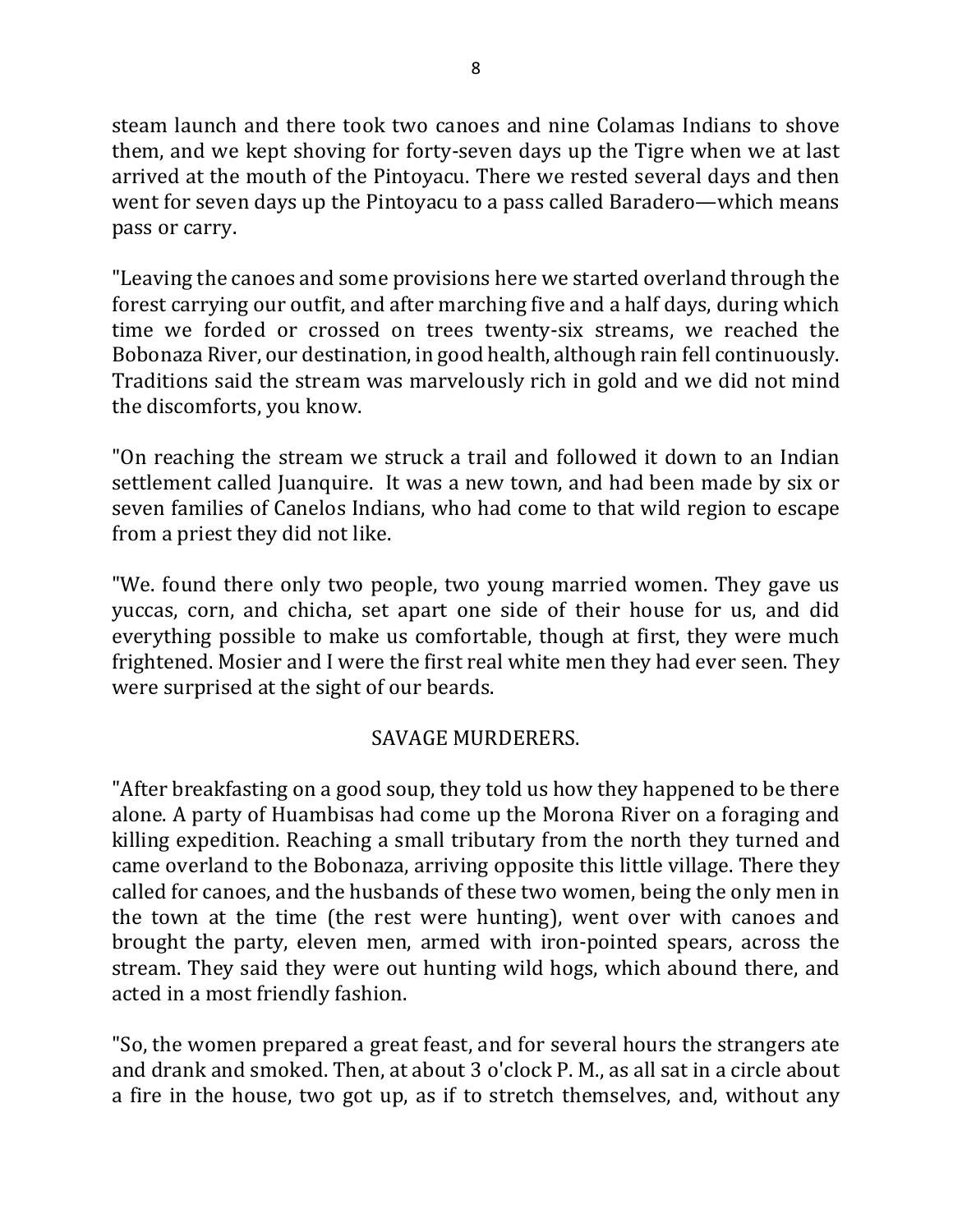warning grasped their spears and stabbed to death the two men who had made them welcome. Then they cut off the heads of their victims, and, with these and such spears, nets, &c., as they could find about the place, they went away up the stream in the canoes that had brought them over, leaving the women to dig holes in the earth, wrap the headless bodies in rude cloth of their own weaving, and bury them.

"As they told their story the women moaned and sobbed in a most pitiful way. We were armed with four Winchesters and as many six-shooters, and Mosier wanted to chase up and annihilate the savages, but Don Joseas would not let us. He said we would be ambushed and destroyed. *'Besides, it's none of our business*,' he added. We had a notion to go anyhow at that, but as the war party had three days' start of us, we let them go.

"The Logroños and Huambisas Indians of that region are implacable desperadoes, while the Muratas are almost as bad. They kill whoever and wherever they can out of pure love of slaughter. The Moronas, on the contrary, are and have been always friendly to the whites. For this they were almost annihilated and would have been entirely destroyed, but the whites came to their rescue by providing them with rifles. They are now turning the tables, and will probably exterminate the fierce tribes in a few years.

## DEAD RIVERS FOUND.

"After four days of rest with these Canelos Indians we obtained canoes from others of the settlement who came in from the hunt, and started up the stream. On every sandbar we found fair prospects of gold, but none in the banks. There was just enough to make us sure we would find it in the next bar above, but not quite enough to pay for working the one we were on. We kept on up as far as the village called Canelos, the site of an ancient town that was destroyed by the Indians a long time ago, and prospected the hills all around there. We found many beds of streams that in a former age ran at right angles to the currents of the present streams: that is, north and south. Those old rivers were full of gravel; the gravel beds we found varied from 30 to 100 yards in width and from 10 to 30 feet in depth. They are all covered with a thick forest now. There was gold in every one of them, as there is in the bars of the Bobonaza—a plenty of fine gold, but it will float in the current of an ordinary flume. We sat one up and tried it. I had the finest of French scales, but no weight that I had would measure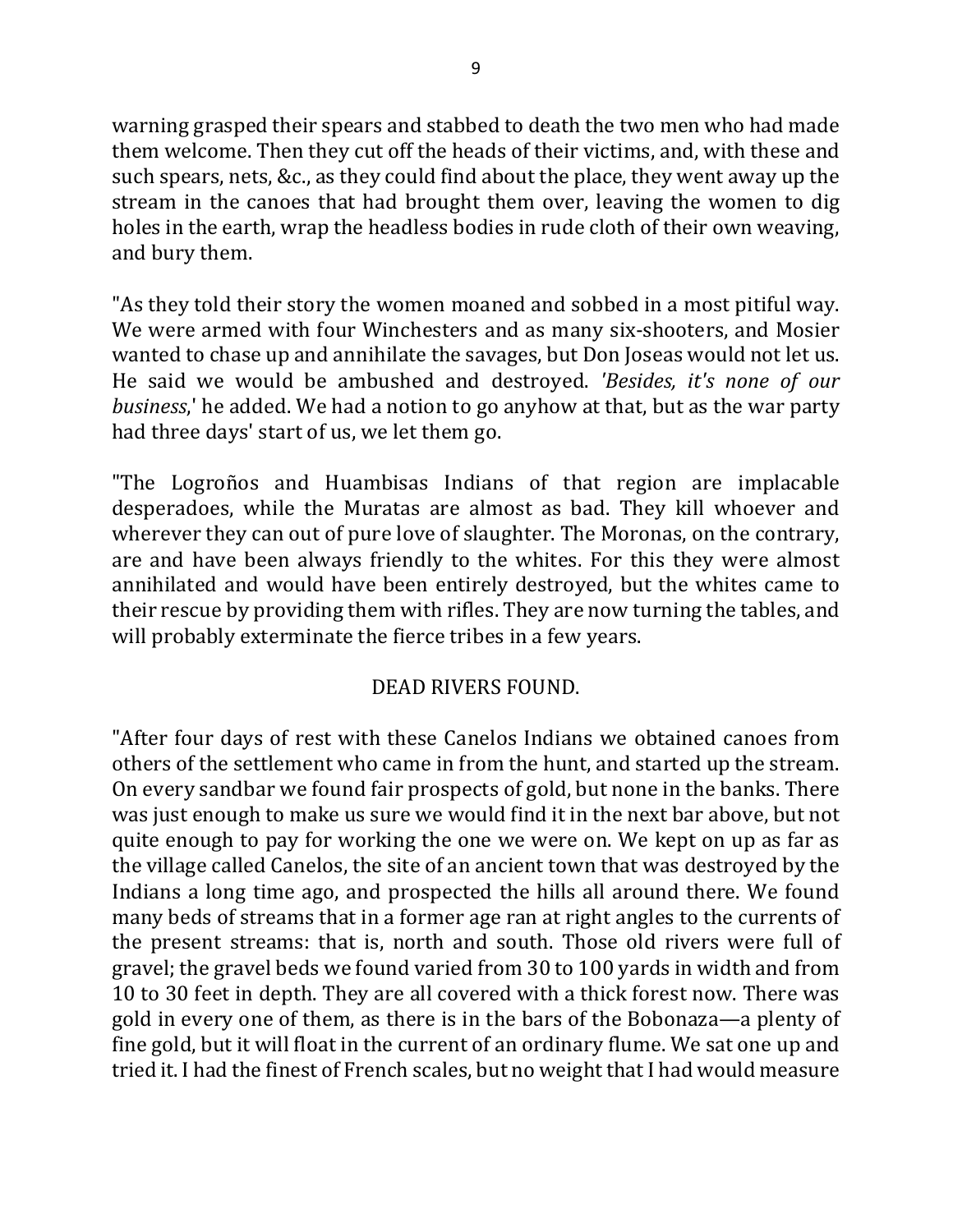even the coarsest particles. Work as we would, we could not save enough for day wages.

"The Bobonaza comes from Lake Bobonaza, near Pico Llanganati, where the fountainhead of this fine gold is found. The trouble with the placer proposition is that these streams run through a sedimentary formation. They have no holding ground, no hard-pan bottom to retain the gold. The old dead streams with their beds lying north and south were also in sedimentary formation.

#### THESE SLAVES ESCAPED.

"Well, we had to give it up. We gave good money and got experience. On returning to the mouth of the Pintoyacu we found a rubber gatherer with his peons: Peruvian workmen they were. They had surprised a camp of wild Indians and captured twenty of them, whom they were going to carry down the Amazon to sell as *'servants'*—that is, as slaves—as the little girls that I told you of on the Napo were to be sold. These twenty were nearly all men. They were entirely naked when caught: they wear no clothes whatever. They live on corn, which is found growing uncultivated in patches all over that region, and on such game as they can kill with their rude weapons. They know nothing of salt. The men let their hair grow to the shoulders and then cut it off; the women let theirs grow as long as it will. It parts naturally in the middle in both sexes. It is coarse, straight, and black. Their skins are a dark red, and in form are slender and attractive. There was nothing fierce in their expressions.

"There was one man among them who looked as if he was fifty years old or more, and had gained shrewdness with years. The night after we arrived he justified our good opinion of him by liberating the entire party and getting everyone clear and free into the forest. People may not want to believe these stories of slave stealing and of the buying and selling of Indians on the upper waters of the Amazon, but you get THE SUN to send you there and you will then see for yourself.

"When I got back to Iquitos I was disgusted, but after a month's rest was ready to try it again. This time I located the gold, but could not get it. Going up the river on the regular steamer to Yurimaguas, on the Huallaga, a tributary to the Amazon from the south, I there took canoes and went for three days up the Paranapuri, a tributary of the Huallaga. Then I turned into the Cachaco and travelled three days up that to Puerto Balsa, the head of canoe navigation.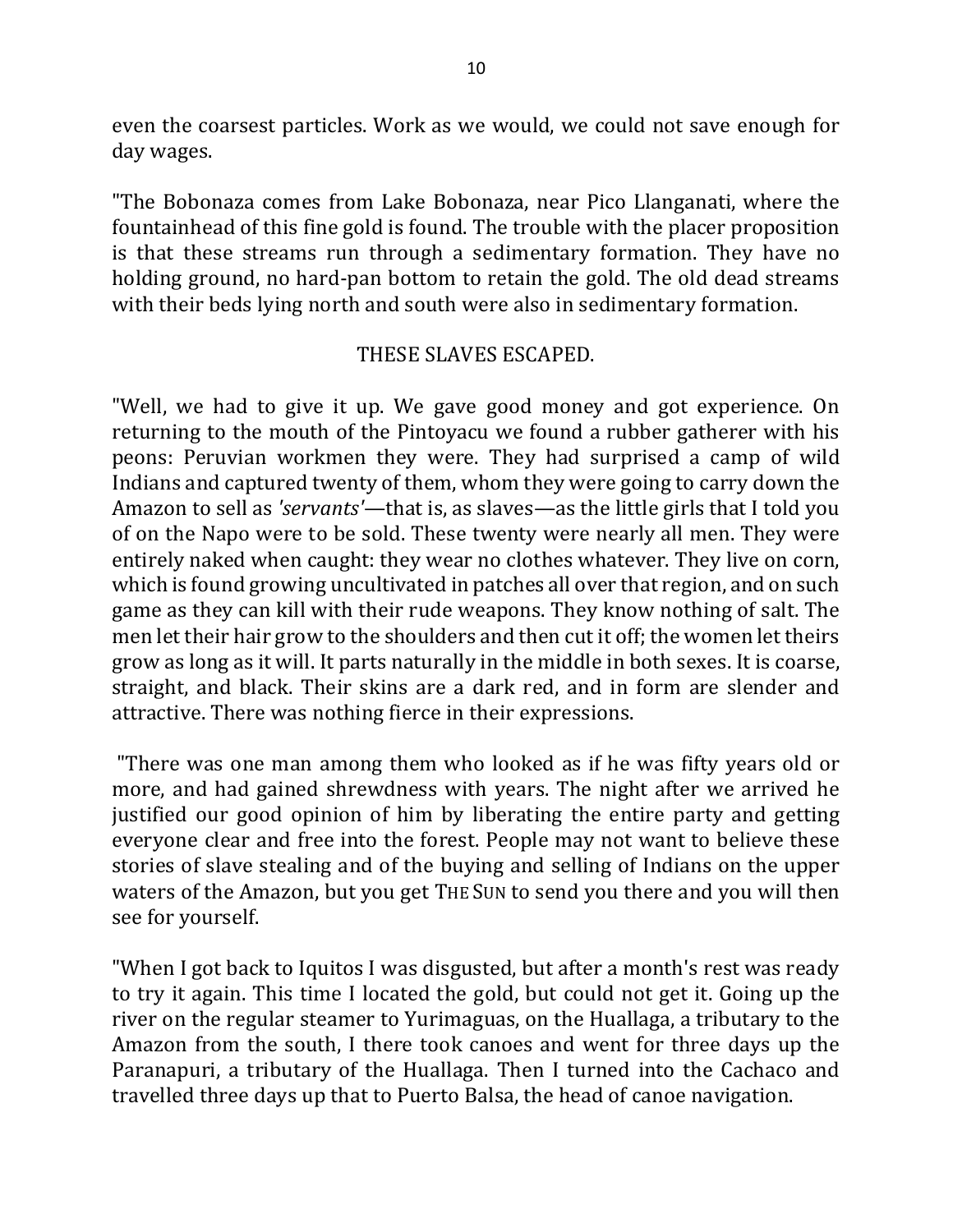#### A DANGEROUS FORD.

"There I got three peons to carry my luggage and walked for seven days to Moyobamba, a city of 10,000 people in the Andes. The trail leads over a steep range and across one of the most dangerous fords in the world. When I reached the Puma River I found that the trail crossed it on a natural dam, the crest of which was just two feet wide. On the right, above the dam, was a great pool of unknown depth. From this the water flowed over that narrow lip in a flood just knee deep, and then plunged down a high precipice that sloped at an angle of forty-five degrees. One must walk across that narrow lip, bracing himself as best he can against the current, and facing certain death if he slip. Of course, a good many people are lost there. The formation is sandstone and the dam will soon go.

"On the west side of the range one finds trachyte and porphyry, but should a white man locate a mine there the authorities would cheat him out of it. I found a good many colors along the trail, but no placer proposition worth working, even were the authorities well disposed toward white men.

"About every soul in Moyobamba makes pita fiber hats. It is a remarkable town in its physical aspect, too. The rains are very heavy there, and the water from the mountain has cut a gully 125 feet deep right through the heart of the town. This gully grows wider and deeper all the time, and now and then a house tumbles in with its caving sides. The refuse of the town is thrown into the streets, where it lies festering. It is a frightful place for a white man, but I had to stay there eight days before I could get anyone to carry my outfit.

### FINE TOBACCO.

"South of Moyobanba is Tarapoto, where the best tobacco in the world for cigarettes grows. It sells for \$1 a pound in Tarapoto.

"From Moyobamba I went to Chachapoyas, over a trail in which I was several times up to my armpits in mud and slush. They have a college at Chachapoyas, and. I had a talk with the head teacher. What do you think? He did not know slate from granite; he had no idea of a thermometer, and neither knew nor cared anything about even the greatest cities of America or Europe.